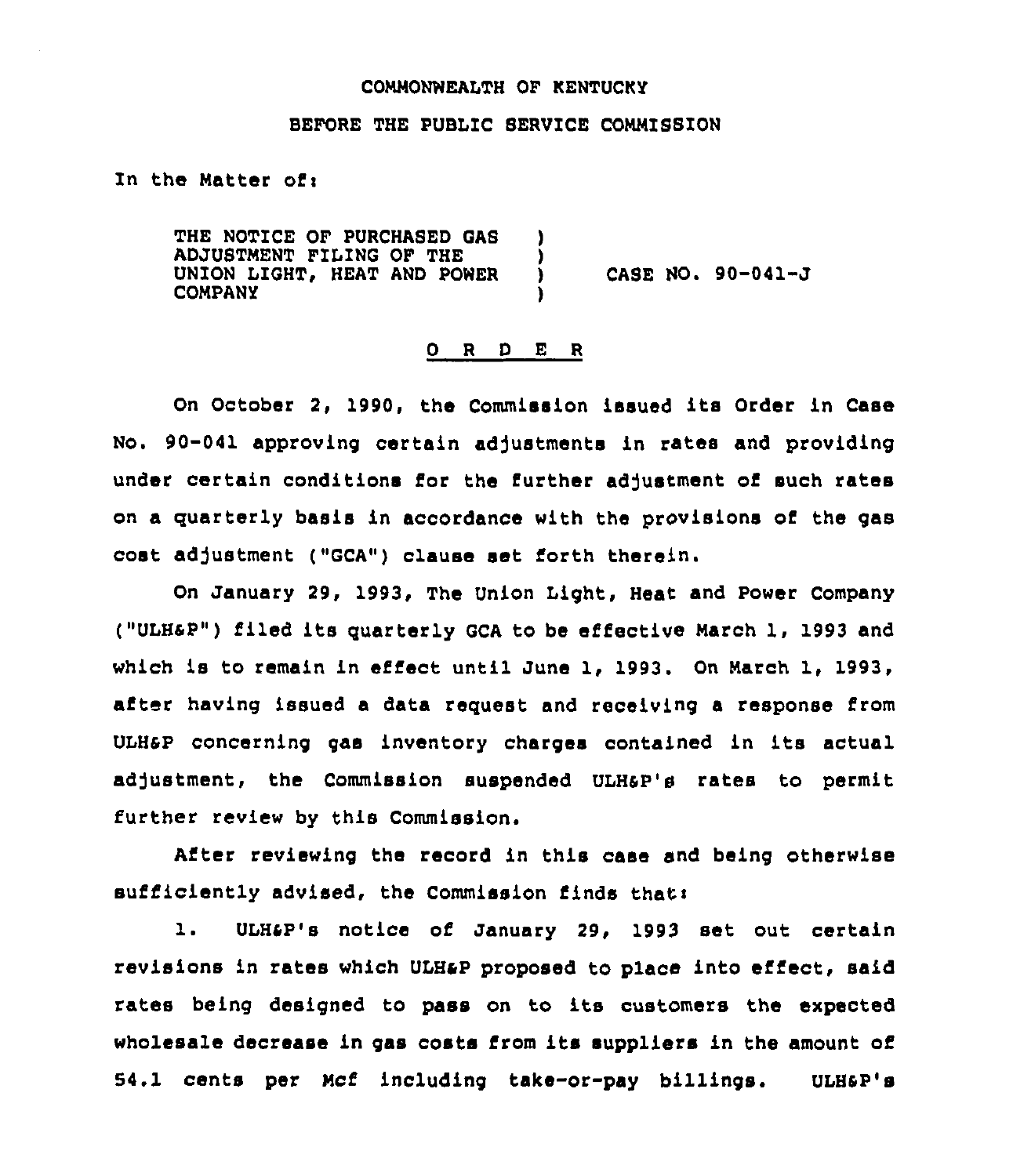expected gas cost ("EGC") is \$3.384 per Mcf, which includes a takeor-pay recovery component of .3 cents per Mcf,

٠

2. ULH6P's notice set out no current quarter refund adjustment. The total refund adjustment of .4 cents per Mcf is from a previous adjustment.

3, ULHSP's notice set out a current quarter actual adjustment in the amount of 48.8 cents per Mcf to compensate for previous under-recovery of gas cost through the operation of its gas cost recovery procedure during the months of September, October, and November 1992. This actual adjustment is calculated to recover gas inventory charges (GICs) from Columbia Gas Transmission in the amount of \$461,871. Supporting documentation and explanation supplied on February 12, 1993 and on March 17, 1993 in response to Commission Orders, show that on a month-to-month basis ULHsP has made the decision to purchase the lowest cost gas for its customers, while using the level of GICs as <sup>a</sup> guideline. The Commission finds VLH6P's incurrence of GICs to be reasonable and their inclusion in the actual adjustment should be approved. ULH&P proposed a total actual adjustment in the amount of  $(7.4)$ cents per Mcf to reflect the current undercollection as well as under- and overcollections from three previous quarters.

4. ULHSP's notice set out <sup>a</sup> current quarter balancing adjustment in the amount of (.7) cents per Mcf to reconcile variances from previous actual, refund, and balance adjustments. The total balance adjustment of 2.9 cents per Mcf reflects the current as well as the three previous balance adjustments.

-3-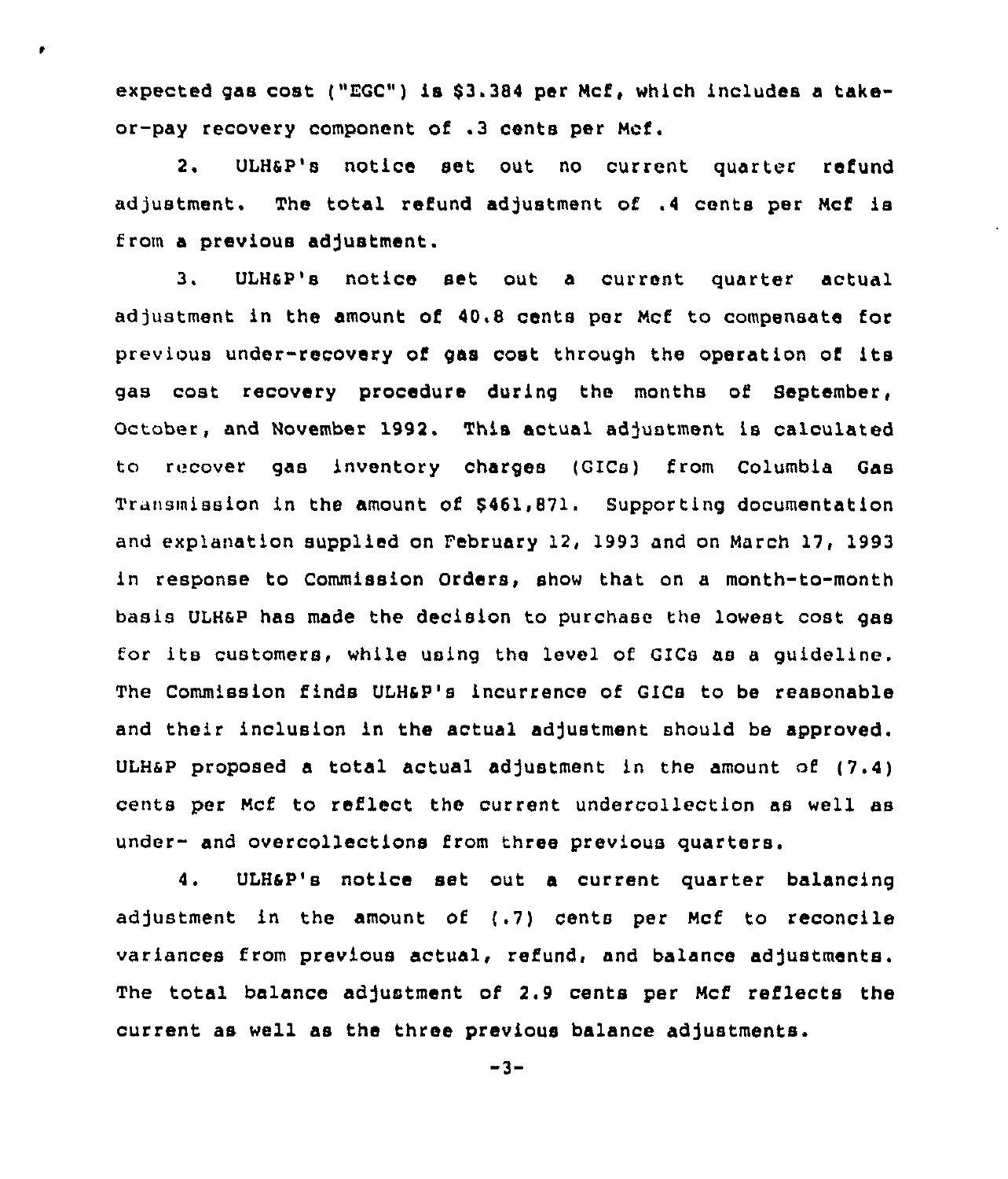6. The combined effect of the above adjustments is ULHaP's gas cost recovery rate in the amount of \$3.335 per Mcf, which is a decrease of 39.7 cents per Mcf from the previously authorized rate.

6. ULH&P's adjustment in rates contained in the Appendix to this Order, pursuant to the GCA provisions approved by the Commission in its Order in Case No. 90-041 dated October 2, 1990, is fair, just, and reasonable, in the public interest, and should be effective with bills rendered on and after the date of this Order.

IT IS THEREFORE ORDERED that:

1. The rates in the Appendix, attached hereto and incorporated herein, are fair, fust, and reasonable and are authorized to be effective with bills rendered on and after the date of this Order.

2. Within 30 days of the date of this Order, ULH6P shall file with this Commission its revised tariffs setting out the rates authorized herein.

Done at Frankfort, Kentucky, this 30th day of March, 1993.

PUBLIC SERVICE COMMISSION

Chairman<br>U. Wice Chairman

y

ATTEST:

Executive Director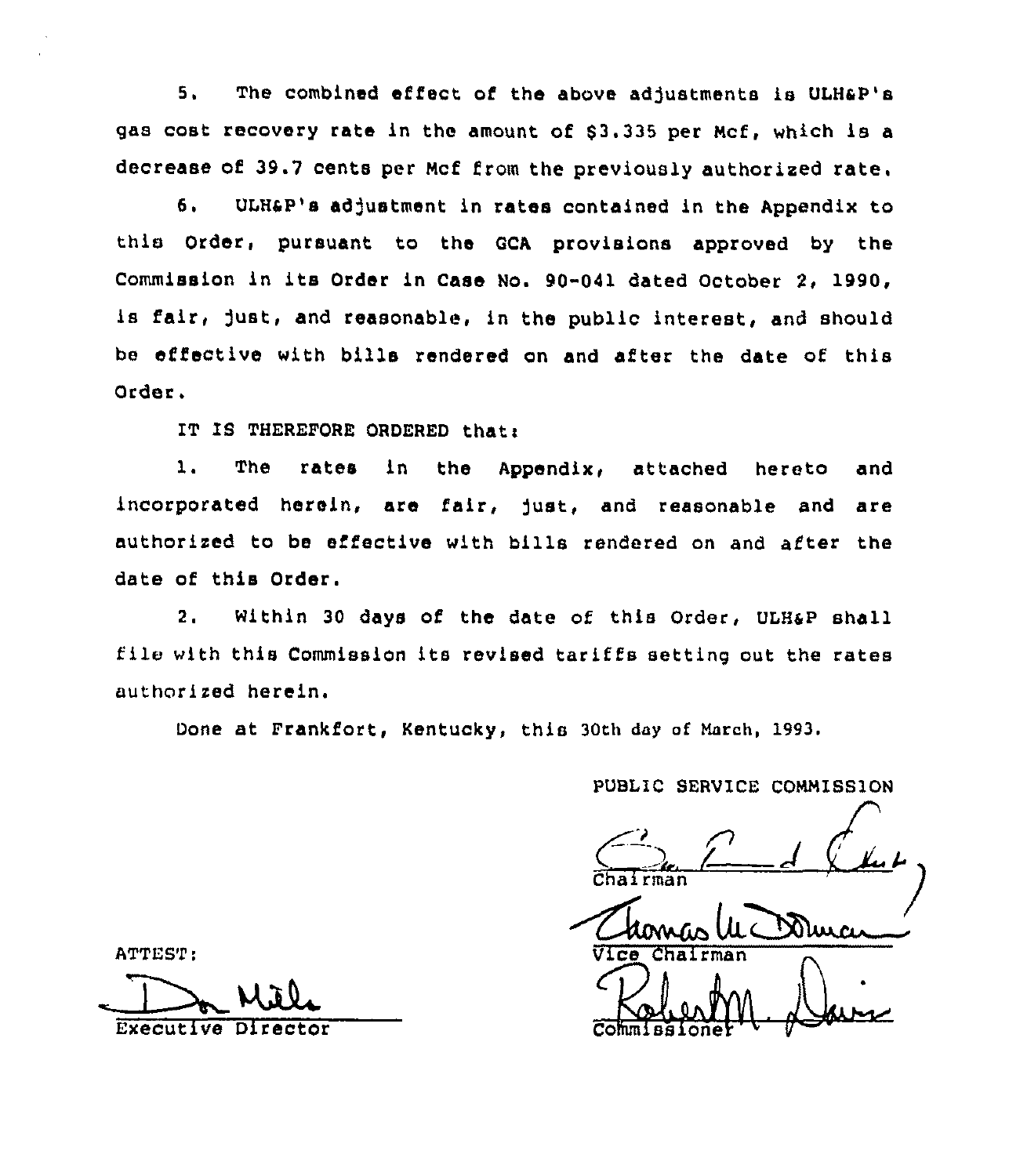### APPENDIX

APPENDIX TO AN ORDER OF THE KENTUCKY PUBLIC SERVICE COMMISSION IN CASE NO, 90-041-J DATED March 30, 1993

The following rates and charges are prescribed for the customers served by The Union Light, Heat and Power Company. All other rates and charges not specifically mentioned herein shall remain the same as those in effect under authority of this Commission prior to the date of this Order.

### GAS SERVICE RATES

## RATE RS RESIDENTIAL SERVICE

|                                                 | Base<br>Rate |      | uas<br>Cost<br>Adjustment |                       | Total<br>Rate |  |
|-------------------------------------------------|--------------|------|---------------------------|-----------------------|---------------|--|
| <b>Commodity Charge for</b><br>All CCF Consumed | 18.63¢       | plus | 33.35¢                    | equals 51.98¢ per CCF |               |  |

# RATE GS GENERAL SERVICE

|      | Gas        |       |
|------|------------|-------|
| Base | Cost       | Total |
| Rate | Adjustment | Rate  |

 $\mathbf{m}$ 

Commodity Charge for<br>All CCF Consumed

 $16.79c$  plus  $33.35c$  equals  $50.14c$  per CCF

### RIDER T-O-P TAKE-OR-PAY RECOVERY SERVICE

The T-0-P charge to be billed during the revenue months of March, April, and May 1993 is .3 cents per Mcf.